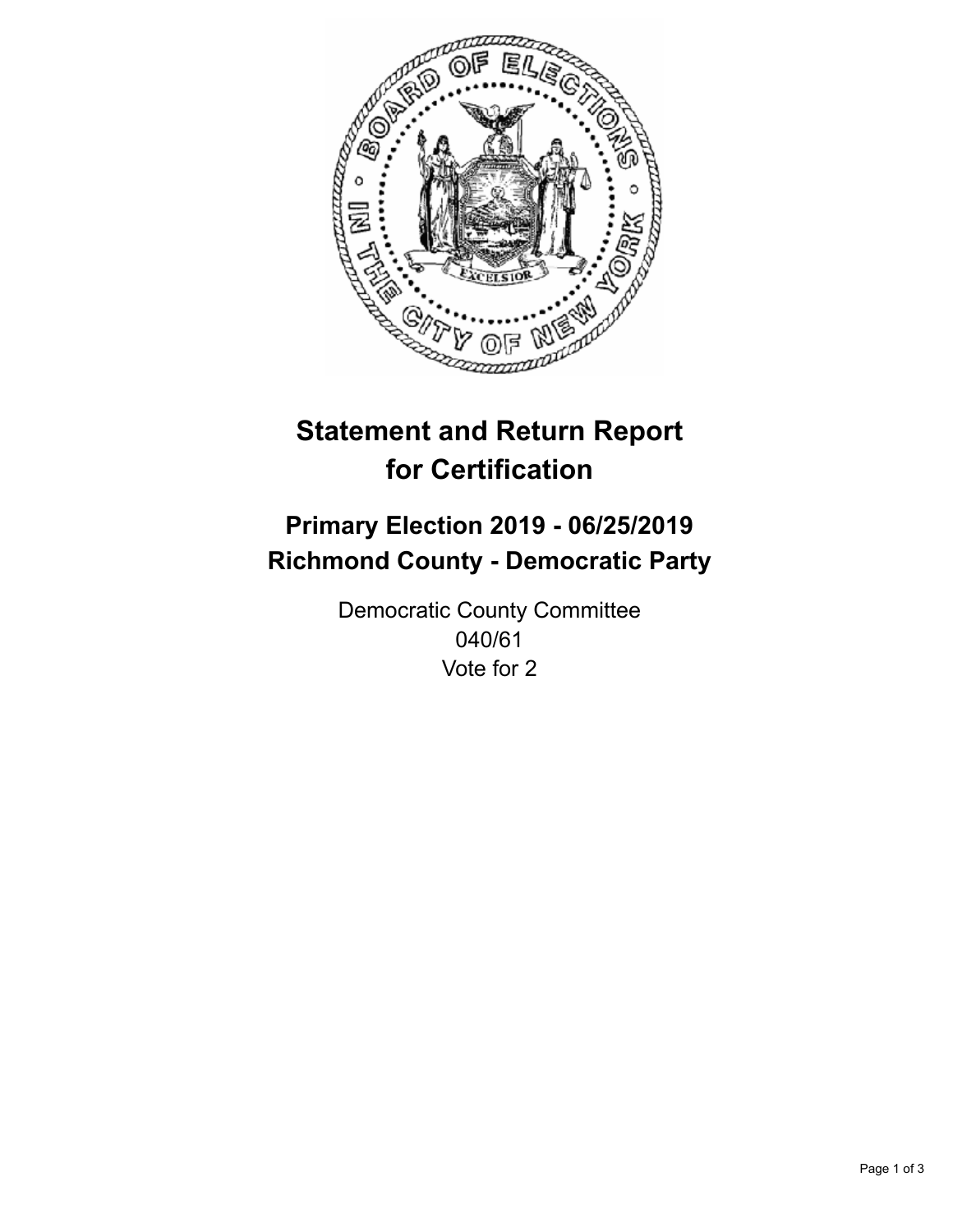

## **Assembly District 61**

| <b>PUBLIC COUNTER</b>                                    | 30       |
|----------------------------------------------------------|----------|
| <b>MANUALLY COUNTED EMERGENCY</b>                        | 0        |
| ABSENTEE / MILITARY                                      | 3        |
| AFFIDAVIT                                                | $\Omega$ |
| <b>Total Ballots</b>                                     | 33       |
| Less - Inapplicable Federal/Special Presidential Ballots | 0        |
| <b>Total Applicable Ballots</b>                          | 33       |
| <b>JACQUELINE E. LAMBERTI</b>                            | 29       |
| STEVEN T. HIGGINS                                        | 27       |
| <b>KENNETH G. CONROY</b>                                 | 0        |
| <b>MAUREEN P. DEANGELO</b>                               |          |
| <b>Total Votes</b>                                       | 57       |
| Unrecorded                                               | 9        |